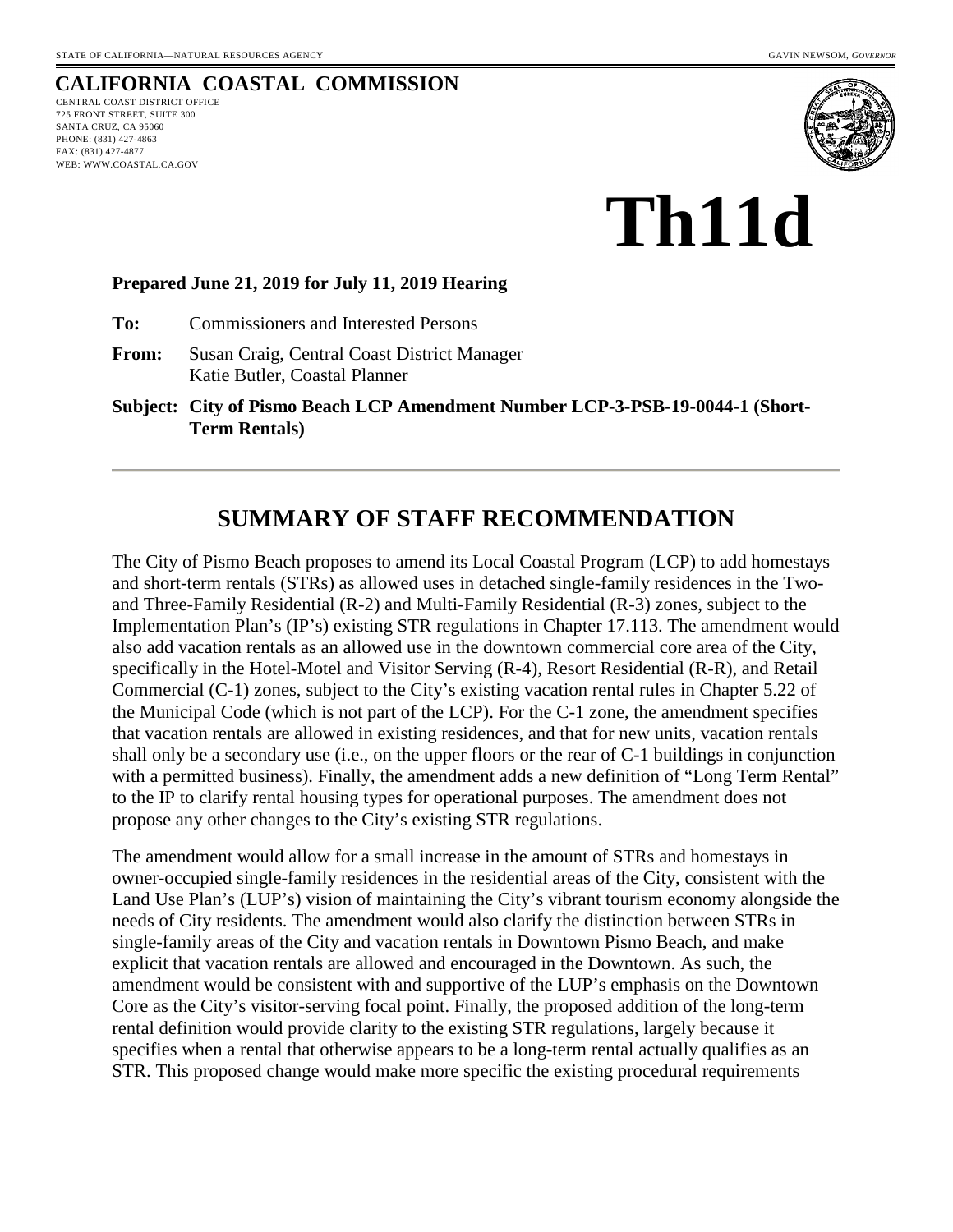related to STRs, and would strengthen the LCP by providing greater detail on what constitutes an STR, and thus this proposed change is consistent with and adequate to carry out the LUP.

In sum, the proposed IP amendment can be found consistent with and adequate to carry out the LUP and staff recommends that the Commission approve the amendment as submitted. The required motion and resolution is found on page 4 below.

#### **Staff Note: LCP Amendment Action Deadline**

This proposed LCP amendment was filed as complete on June 6, 2019. The proposed amendment affects the LCP's IP, and the 60-day action deadline is August 5, 2019. (*See* Pub. Res. Code Section 30513.) Thus, the Commission has until August 5, 2019 to take a final action on this LCP amendment unless the Commission extends the deadline to act up to one year, or August 5, 2020. (*See* Pub. Res. Code Section 30517.)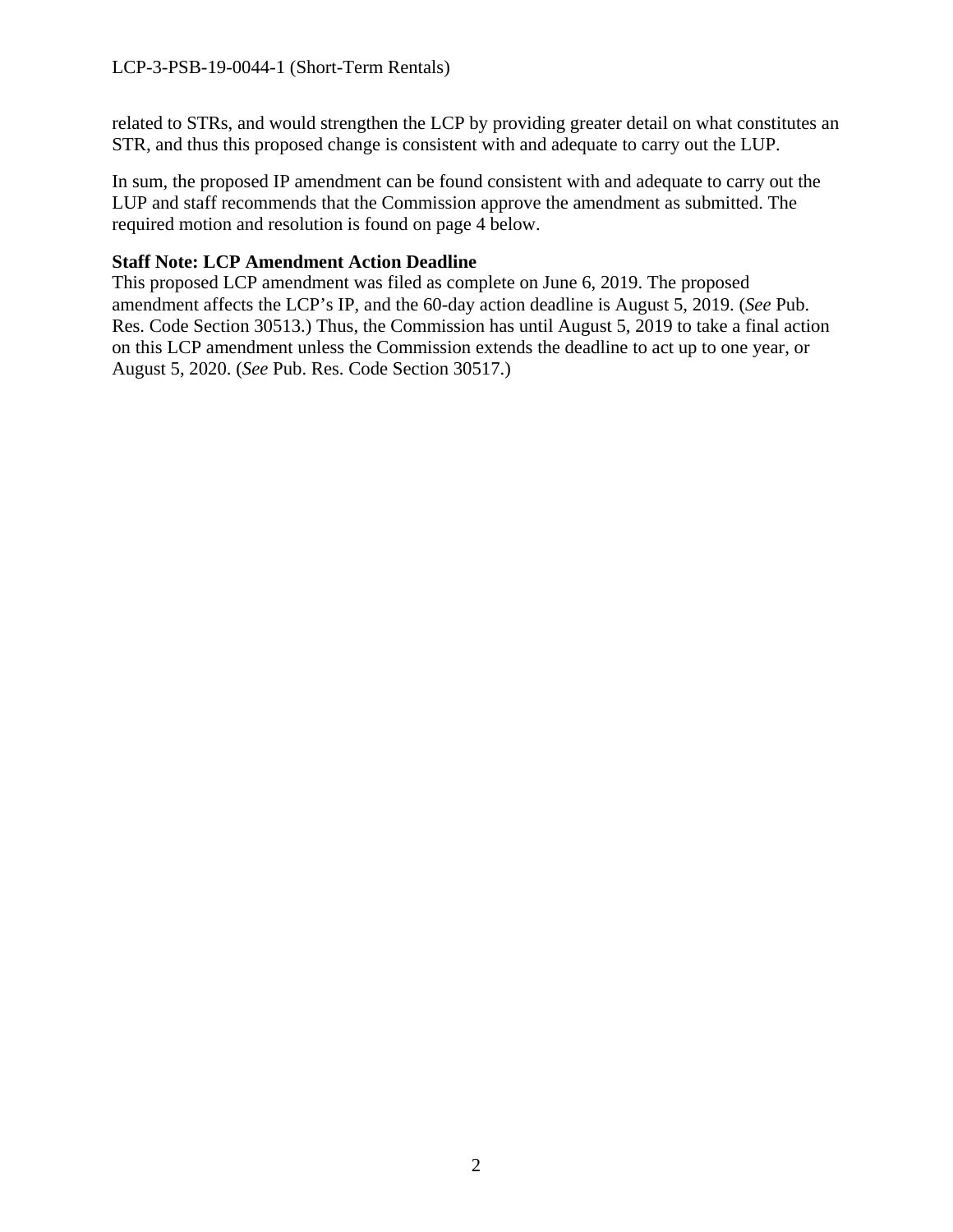## **TABLE OF CONTENTS**

## **[EXHIBITS](https://documents.coastal.ca.gov/reports/2019/7/Th11d/Th11d-7-2019-exhibits.pdf)**

Exhibit 1: Proposed IP Amendment Exhibit 2: Maps of Areas Affected by Proposed IP Amendment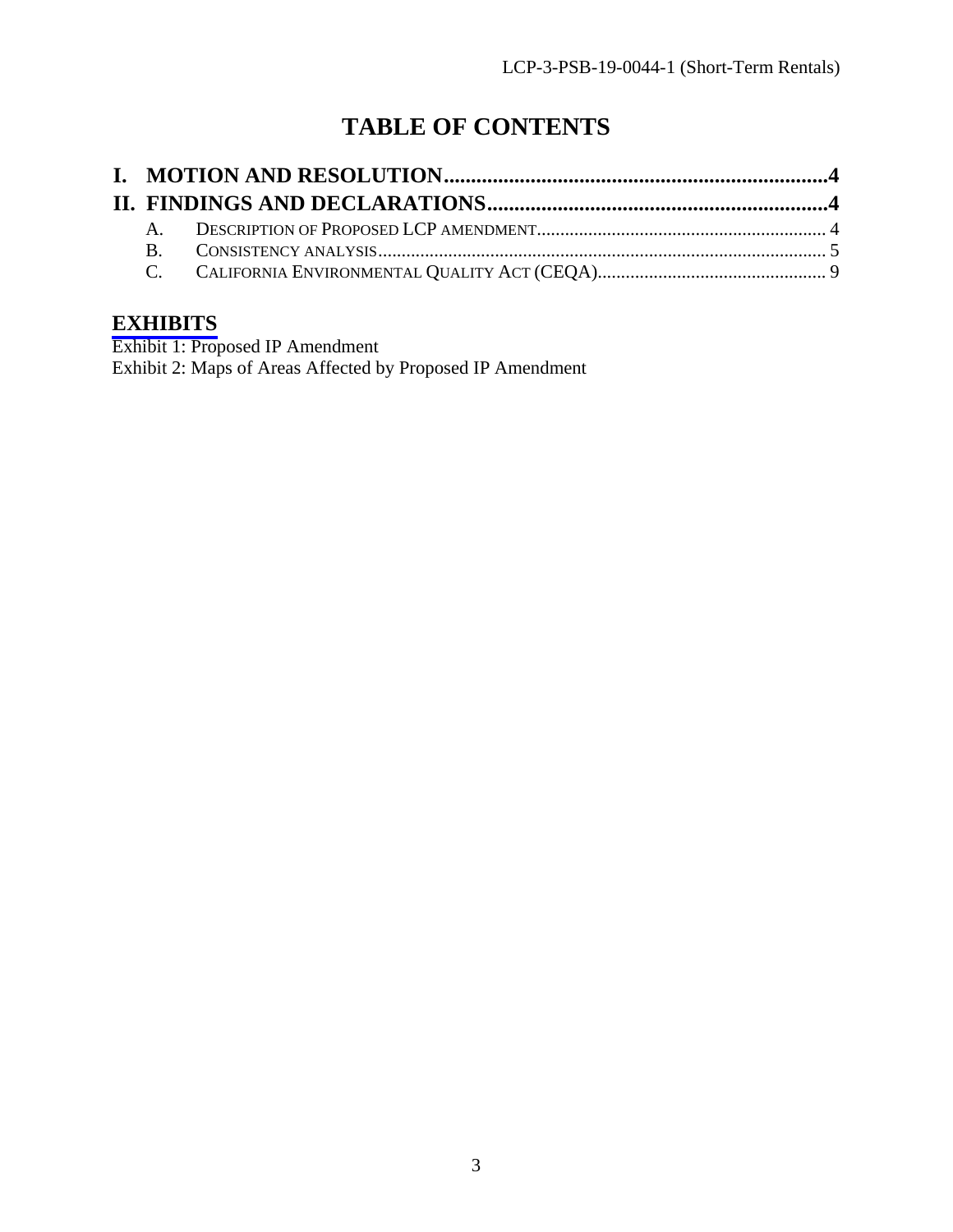## **I. MOTION AND RESOLUTION**

Staff recommends that the Commission, after public hearing, approve the proposed LCP amendment as submitted. The Commission needs to make the following motion in order to act on this recommendation.

### **Certify the IP Amendment as Submitted**

Staff recommends a **NO** vote on the motion below. Failure of this motion will result in certification of the Implementation Program amendment as submitted and the adoption of the following resolution and findings. The motion passes only by an affirmative vote of a majority of the Commissioners present.

*Motion: I move that the Commission reject Implementation Plan Major Amendment Number LCP 3-PSB-19-0044-1 as submitted by the City of Pismo Beach, and I recommend a no vote.* 

*Resolution: The Commission hereby certifies Implementation Plan Major Amendment Number LCP 3-PSB-19-0044-1 for the City of Pismo Beach and adopts the findings set forth below on the grounds that the Implementation Plan conforms with, and is adequate to carry out, the provisions of the certified Land Use Plan. Certification of the Implementation Plan complies with the California Environmental Quality Act, because either 1) feasible mitigation measures and/or alternatives have been incorporated to substantially lessen any significant adverse effects of the Implementation Plan on the environment, or 2) there are no further feasible alternatives and mitigation measures that would substantially lessen any significant adverse impacts on the environment.* 

## **II. FINDINGS AND DECLARATIONS**

## **A. DESCRIPTION OF PROPOSED LCP AMENDMENT**

The proposed amendment would add homestays<sup>1</sup> and short-term rentals  $(STRs)^2$  as allowed uses in detached single-family residences in the Two- and Three-Family Residential (R-2) and Multi-Family Residential (R-3) zones, subject to the Implementation Plan's (IP's) existing STR

 $\overline{a}$ 1 Homestays are defined in Chapter 17.113 as "an owner-occupied, detached single-family residence where bedrooms are rented for compensation for less than thirty (30) consecutive days. In cases where an accessory dwelling unit (ADU) is located onsite, rental of the ADU for less than thirty (30) consecutive days shall qualify as a Homestay contingent upon the single-family residence being concurrently occupied by the property owner during the short-term rental period, or if the single-family residence is rented, upon the ADU being concurrently occupied by the property owner."

<sup>2</sup> Short-term rentals (STRs) are defined in Chapter 17.113 as "the rental of a detached single-family residence or accessory dwelling unit (ADU) for less than thirty (30) consecutive days where the primary residence is not being concurrently occupied by the owner." STRs and homestays are allowed only at single-family properties that are the primary residence of the owner. Primary residence is defined by Chapter 17.113 as "the dwelling owned and occupied as the property owner's principal place of residence, where the owner lives more than 50% of the year…"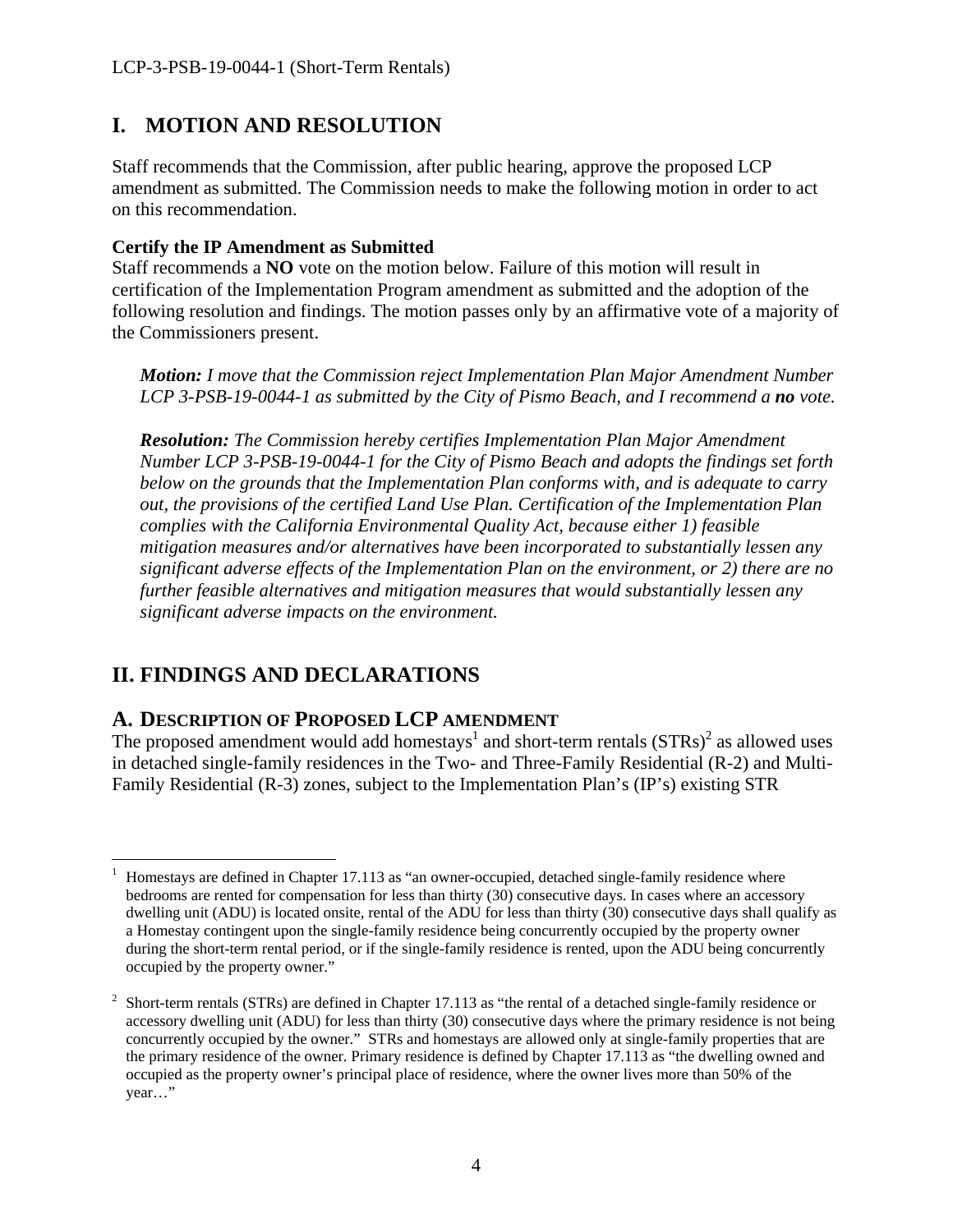regulations in Chapter 17.113. The amendment would also add vacation rentals<sup>3</sup> as an allowed use in the downtown commercial core area of the City, specifically in the Hotel-Motel and Visitor Serving (R-4), Resort Residential (R-R), and Retail Commercial (C-1) zones, subject to the City's existing vacation rental rules in Chapter 5.22 of the Municipal Code (which is not part of the LCP). For the C-1 zone, the amendment specifies that vacation rentals are allowed in existing residences, and that for new units, vacation rentals shall only be a secondary use (i.e., on the second floor or rear of C-1 buildings in conjunction with a permitted business). Finally, the amendment adds a new definition of "Long Term Rental" to the IP to clarify rental housing types for operational purposes. The amendment does not propose any other changes to the City's existing STR regulations.

Please see **Exhibit 1** for the proposed IP amendment text. See **Exhibit 2** for the zoning districts affected by this amendment.

## **B. CONSISTENCY ANALYSIS**

#### **Standard of Review**

The proposed amendment affects the IP component of the City of Pismo Beach LCP. The standard of review for IP amendments is that they must be consistent with and adequate to carry out the policies of the certified Land Use Plan (LUP). (*See* Pub. Res. Code Sections 30513 and 30514(b).)

#### **IP Consistency Analysis**

#### *Applicable LUP Policies*

 $\overline{a}$ 

The City of Pismo Beach's LUP contains principles and policies that provide for use of the City and its resources by both residents and visitors alike. The LUP acknowledges the City's long history as a popular visitor destination, and emphasizes the Downtown Core as the heart of the City's visitor-serving resources and appeal. Applicable LUP background text, principles, and policies include:

*LUP Introduction: Characteristics of the City. Pismo Beach has been a popular tourist destination since the 1880's when John Price moved his hotel from the Arroyo Grande/Avila Road--where it had been a failure, down to the beach--where it thrived. Price laid out the town site of E1 Pismo around his hotel, and with the coming of the Southern Pacific Railroad in 1895, and later the coastal routing of State Highway 2 (now U.S. 101) in 1912; vacationers had easy access to the new town and the broad sandy beaches of central California.* 

*Today, a hundred years later, tourism is still the dominant economic activity in Pismo Beach. The town is relatively small--7669 residents according to the 1990 U.S. Census--but visitors swell the local population on the average by a third, and on summer holidays by two to three* 

<sup>3</sup> Vacation rentals are defined in the City's Municipal Code Chapter 5.22 as "any structure, as defined in the building code adopted in Section 15.04.010 of this code, which exists, is constructed, or which is maintained or used upon any premises for the purpose of transient lodging which consists of four or fewer separate transient rental units." Vacation rentals are distinct from STRs and homestays in that they do not have a primary residence requirement and can be used full-time as visitor-serving accommodations.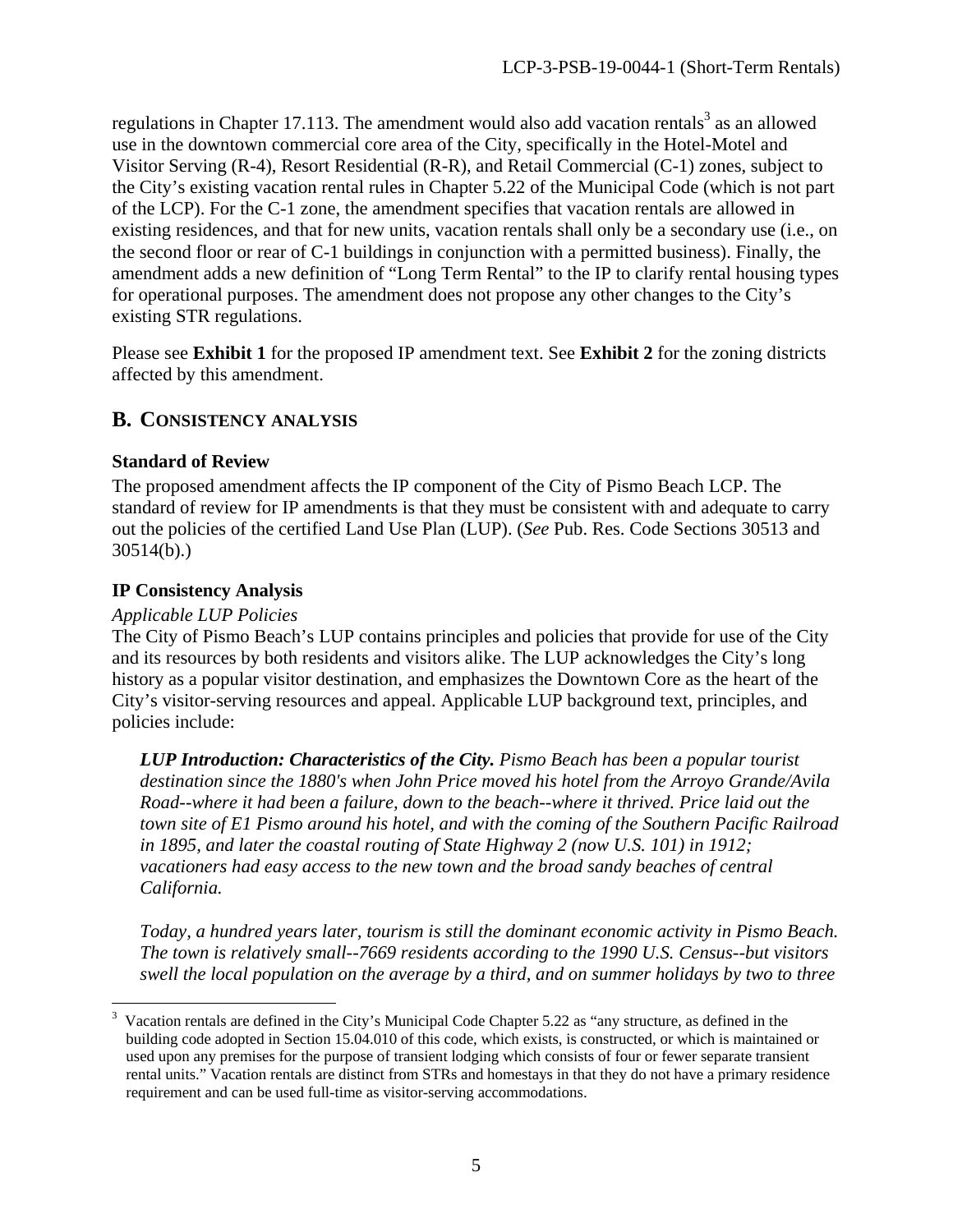*times. The railroad no longer stops at Pismo Beach, but the U.S. 101 Freeway now forms the spine of the city, bringing travelers along this route to their only contact with the ocean edge for some three hundred miles between San Francisco and Santa Barbara County….* 

*LUP Principle P-3: Resources and Open Space Belong to Everyone. Pismo Beach is an integral part of the larger California coastal community, linked by shared resources that are prized by the state, national and even international community. Congenial and cooperative use of these resources by both residents and visitors is recognized. Solutions for cooperative use shall always be based on retaining the area's fragile charm and resources.* 

*LUP Principle P-15: Visitor/Resident Balance. The California coast is an extremely*  desirable place to live, work and recreate that belongs to all the people. As such, congenial *and cooperative use by both residents and visitors is recognized. Such use should capture the best attributes of the city and creatively determine the acceptable place, scale, intensity, rate and methods for development consistent with resource protection and public benefit.* 

*Downtown Core – Planning Area K: The Downtown Core area encompasses downtown Pismo Beach, an important visitor-serving center of the city… The Commercial Core is a major tourist destination in the City. The sandy beaches provide opportunity for surfing, swimming, walking, surf fishing and other beach-oriented recreational activities. The close proximity of tent camping, motels and recreational vehicle parks and related commercial services provides the necessary overnight lodging to support the attractive beach areas.*

*LUP Principle P-17 Downtown Focus for Residents and Visitors. Downtown Pismo Beach shall be a city focal point with a blend of cultural, commercial, professional, residential and recreational uses catering to both visitors and residents of all ages. Tourism and visitor services shall be emphasized, carefully and conscientiously blending shopping, recreational and cultural activities for the visitor, with housing, retail and professional services needed by the residents of the community.* 

*The downtown area of Pismo Beach serves residents year-round, and in this context the downtown must remain inviting and pleasant to the citizens of the community. New development and revitalization of downtown should enhance the quality of life for the residents as well as better serve the needs of visitors.*

*LUP Policy LU-K-3.1 Mixed Residential (MR) District. The Mixed Residential or MR District shall permit a mixture of hotels and motels along with apartments, condominiums and other similar residential uses. Restaurants may be permitted when secondary to onsite hotel use. It is expected that the visitor-serving uses will gravitate toward the beach and the major thoroughfares. Small convenience markets that serve the daily needs of residents and visitors would be allowed in this district.*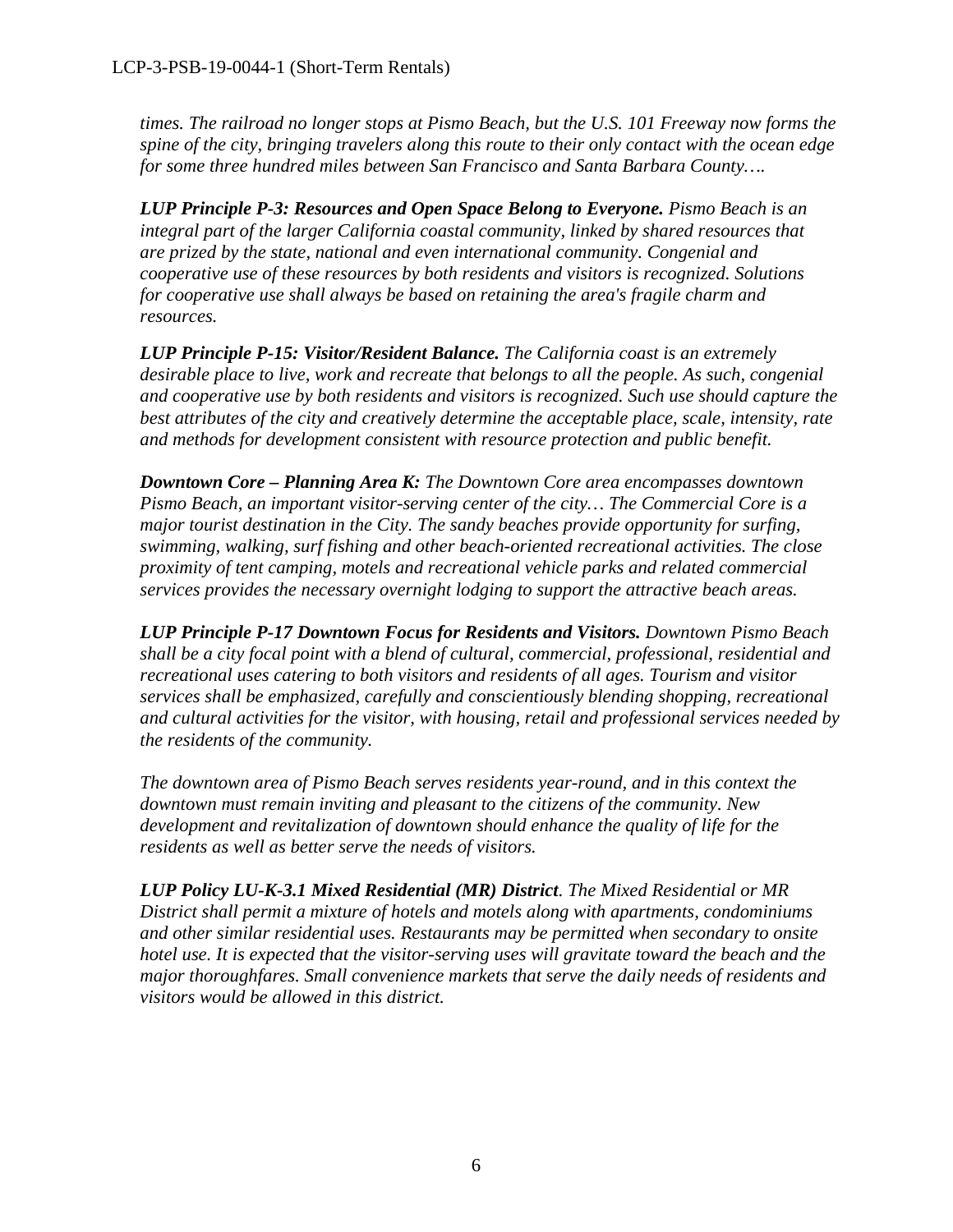*LUP Policy LU-K-3.3 Mixed Use (MU) District. The Mixed Use or MU District will provide for a wide variety of land uses including visitor lodging, commercial retail, restaurants, service uses, offices, and residential uses….4*

#### **Background**

In August 2018, the Coastal Commission approved regulations and standards for STRs and homestays in the City's single-family residential zones (R-1 (Single-Family Residential), P-R (Planned Residential), and O-S-1 (Open Space Natural Resources Protection).<sup>5</sup> These regulations, located in IP Chapter 17.113, allow short-term rentals of bedrooms, accessory dwelling units (ADUs), and entire residences on single-family residential properties that are the primary residence of the property owner.<sup>6</sup> The regulations prohibit such short-term rentals in all other residential zones in the City; however, the STR rules do not apply in the Downtown Core (where the City deemed vacation rentals, which are distinct from STRs primarily in that they are full-time visitor accommodations with no primary-owner residence or owner-occupancy stipulations, to be already allowed "by right") or other non-residential zones. IP Chapter 17.113 also includes various operational requirements for homestays and STRs, including related to occupancy, visitors, parking, noise, traffic levels, and trash.

During the City's process of approving the STR regulations in 2018, at least one owner of a single-family residence in the R-2 zone requested that the City add the R-2 and R-3 zones to those where STRs in detached single-family homes are allowed. The City was not opposed to adding R-2 and R-3 to the zones where STRs would be allowed but, because of timing constraints, was not able to make this change to the proposed ordinance at the time of that LCP amendment. Therefore, the City Council directed City staff to come back with a subsequent amendment to add the R-2 and R-3 zones to those that allow STRs and homestays.

With respect to the proposed clarification of vacation rentals in the Downtown Core as part of this LCP amendment, the existing STR regulations (under IP Section 17.113.030) explicitly state that "To the extent that vacation rentals, short-term rentals, or equivalent uses are permitted in the Downtown Core, as defined by Planning Area K of the General Plan, or other non-residential zones, such rentals shall not be subject to this chapter." Vacation rentals are instead regulated by Chapter 5.22 of the Municipal Code, which is not part of the LCP. As described in the Commission's 2018 staff report for adoption of the City's STR regulations, to date the City has treated vacation rentals in the Downtown Core as being allowed "by right," meaning that they are an existing implied allowed use under the LCP given the visitor-serving nature of the Downtown Core area. In order to make this use explicit, the City now proposes to clarify the distinction between STRs in the residential zones and vacation rentals in the Downtown commercial core, and explicitly add vacation rentals to the list of primarily allowed uses in the

<sup>1</sup> <sup>4</sup> Both the MR and MU land use designations apply to the Downtown Core.

<sup>5</sup> LCP-3-PSB-18-0051-1.

<sup>&</sup>lt;sup>6</sup> Chapter 17.113 defines "primary residence" as "the dwelling owned and occupied as the property owner's principal place of residence, where the owner lives more than 50% of the year, defined herein as 183 days or more per year. For purposes of Short-Term Rental or Homestay licensing, a person can have only one Primary Residence at any time."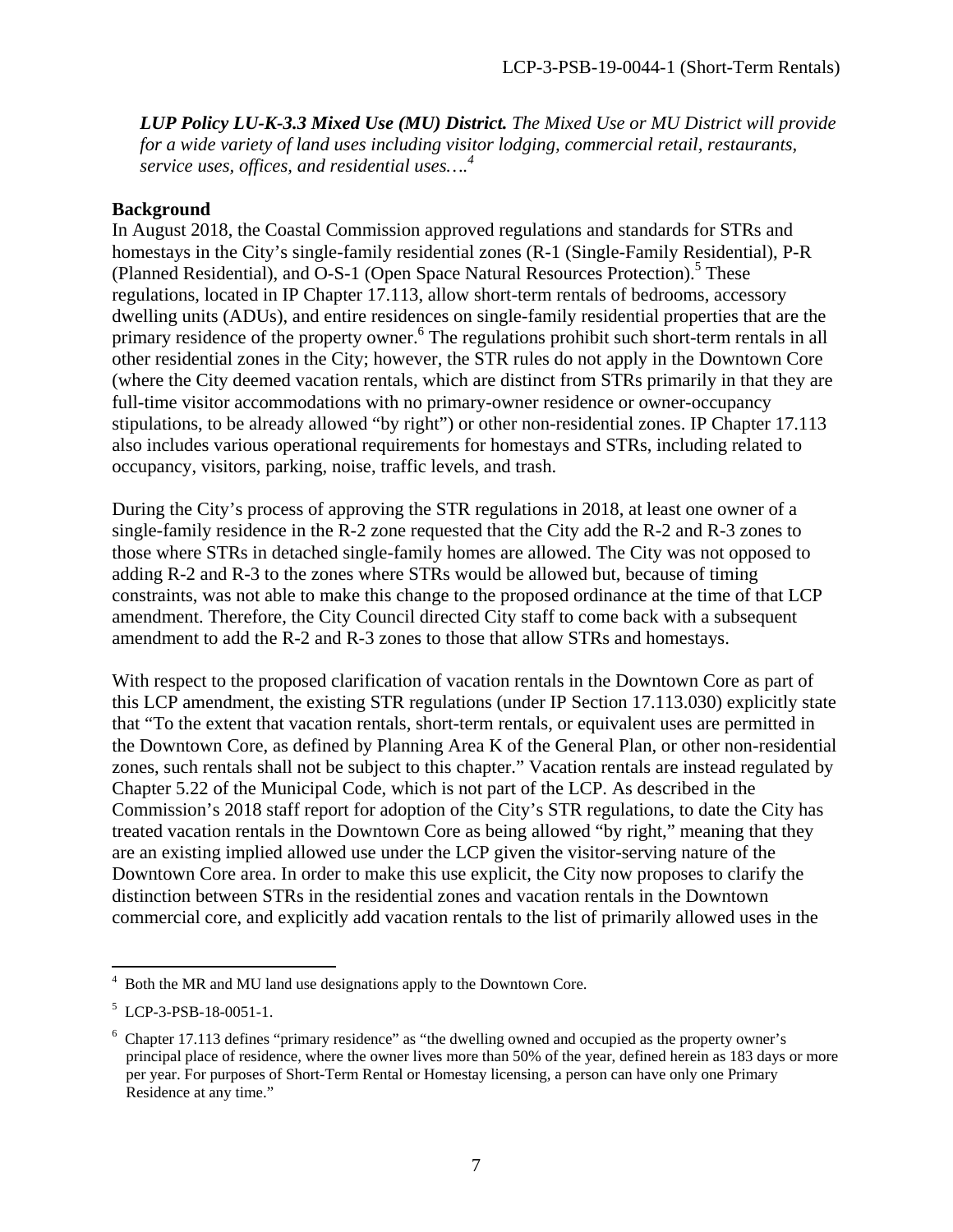applicable Downtown core zoning districts (in IP Sections 17.027.020, 17.030.020, and 17.042.020) (see **Exhibit 2** for a map of these areas).

Finally, the City has identified an operational issue under the existing STR program wherein some property owners and advertising platforms have attempted to avoid the STR license requirement by advertising rentals as a monthly (30 days or more) rental, and then allowing a renter to sublet to others within the 30-day contract period or cancel early, leaving the remainder of the month available to new renters. To help address this issue, the City proposes to add a new definition of "Long-Term Rental" that the City intends will provide the basis for prohibiting these practices without an STR license.

### **Proposed IP Amendment**

The intent of the existing STR rules is to regulate STRs and homestays on single-family residential properties, the majority of which are located in the R-1, P-R, and O-S-1 zones of the City (see **Exhibit 1** for the proposed amendment language). As described by the City, the higherdensity residential zones (including R-2 and R-3) also include detached single-family residences in addition to higher-density housing. Specifically, the R-2 and R-3 zones include approximately 300 properties, 100 of which are developed with detached single-family residences. Of those, less than 20 were identified as owner occupied, which is a primary requirement for STRs under the existing ordinance. The City seeks to allow STRs and homestays under the existing IP Chapter 17.113 regulations on those 20 or so owner-occupied properties in the R-2 and R-3 zones.

The addition of STRs and homestays as an allowed use in detached single-family residences in R-2 and R-3 zones would expand the area in which STRs and homestays are allowed in the City. The Commission previously found that the City's STR regulations, including the allowance for STRs and homestays in owner-occupied single-family residences only, provide an appropriate balance that is consistent with the LUP's vision of maintaining the City's vibrant tourism economy as well as the LUP's core principles that allow for determination of the acceptable place, scale, and intensity of use of the City by both residents and visitors (LUP Principle P-15) and that recognize congenial and cooperative use of the City's resources by both residents and visitors (LUP Principles P-3 and P-15). The proposed addition of a relatively minimal amount of potential STRs and homestays in the City's residential areas remains consistent with this balance, and is otherwise consistent with and adequate to carry out the LUP.

Next, the proposed addition of vacation rentals as a permitted use in the R-4 (Hotel-Motel and Visitor Serving), R-R (Resort Residential), and C-1 (Retail Commercial) zones in the Downtown Core not only makes explicit that this use is allowed and encouraged in the Downtown Core, but also helps to clarify the distinction between STRs in single-family areas of the City and vacation rentals in Downtown Pismo Beach.<sup>7</sup> According to the City, 284 transient occupancy-tax-paying vacation rentals operate in the Downtown Core, almost all of which are not the primary residences of the owners and are strictly vacation-rental-only uses. The proposed amendment

 $\overline{a}$  $^7$  Again, the primary distinction is that vacation rentals are full-time visitor accommodations with no primary-owner residence or owner-occupancy stipulations, while STRs and homestays can occur only in the residentially-zoned areas of the City in single-family homes that are the primary residence of the owner.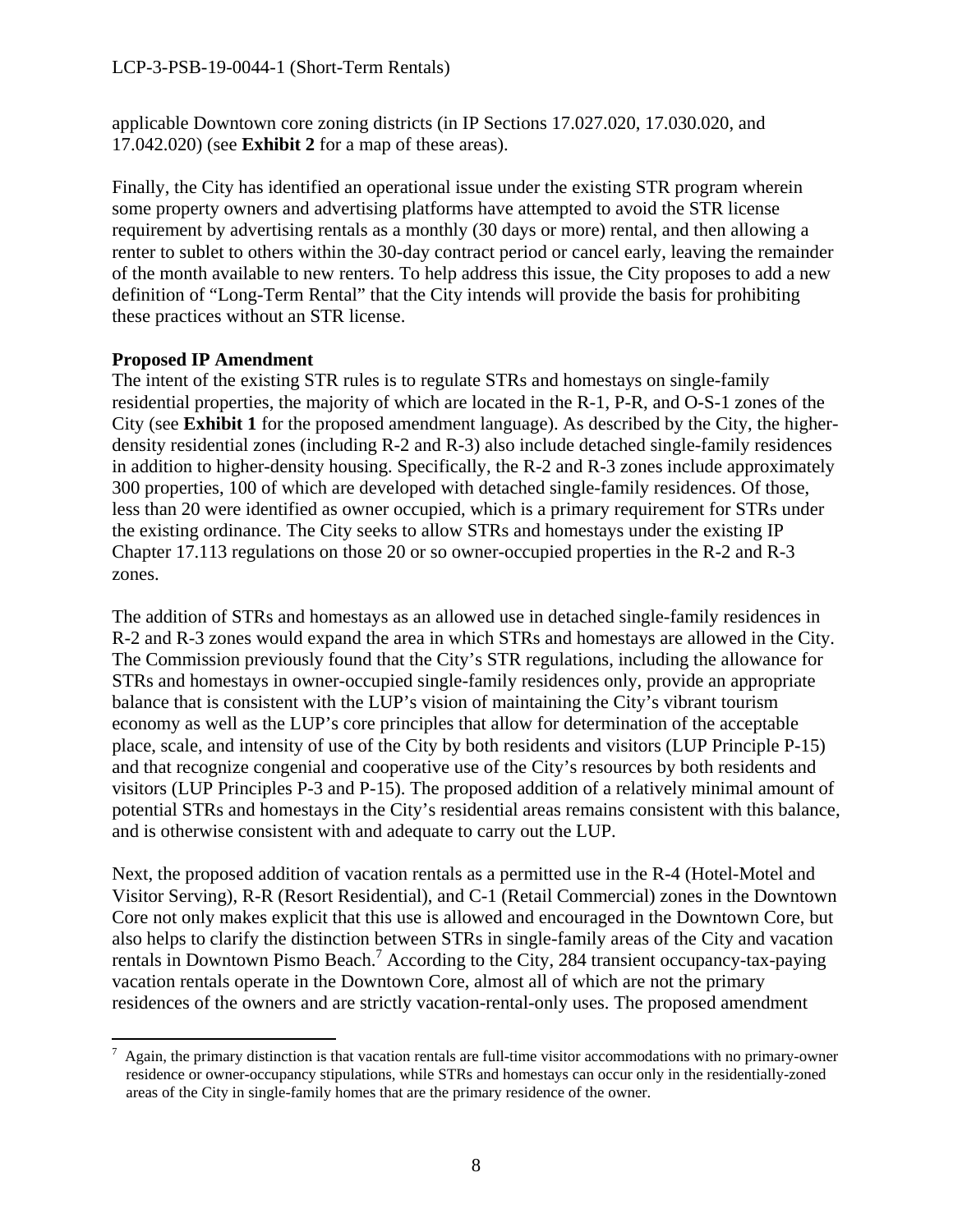would clarify the regulatory framework and provide continued encouragement for this use in the Downtown area. The Downtown Core is clearly identified in the LUP as the visitor-serving center of the City, with its close proximity to commercial uses, beach-oriented activities, and ample overnight accommodations. The proposed amendment is consistent with LUP provisions that emphasize the Downtown as the visitor-serving center of the City and that state "the close proximity of tent camping, motels and recreational vehicle parks and related commercial services provides the necessary overnight lodging to support the attractive beach areas" (LUP Downtown Core – Planning Area K). The amendment is also consistent with LUP Policy LU-K-3.1, which states that the Mixed Residential area shall permit "a mixture of hotels and motels along with apartments, condominiums, and other similar residential uses," as well as with Policy LU-K-3.3, which states that the Mixed Use District "will provide for a wide variety of land uses including visitor lodging, commercial retail, restaurants, service uses, offices, and residential uses…." This proposed change is entirely consistent with and adequate to carry out the LUP.

Finally, the proposed addition of the long-term rental definition would provide clarity to the existing STR regulations, largely because it specifies when a rental that otherwise appears to be a long-term rental actually qualifies as a STR. This proposed change would make more specific the existing procedural requirements related to STRs, and would strengthen the LCP by providing greater detail on what constitutes an STR, and thus this proposed change is consistent with and adequate to carry out the LUP.

In sum, the proposed amendment would: add two residential zoning districts to those where STRs and homestays are allowed; clarify the distinction between STRs and vacation rentals, and make vacation rentals an allowed use in the Downtown Core; and add a definition of "long-term rental" to help with implementation of the City's STR program. The amendment would not make any other changes to the City's existing STR rules or regulations. In general, the amendment would allow for a small increase in the amount of STRs and homestays in owner-occupied single-family residences in the residential areas of the City and would improve the existing licensing process, consistent with the LUP's vision for maintaining tourism in the City alongside the needs of residents. It would also be consistent with and supportive of the LUP's emphasis on the Downtown Core as the visitor-serving focal point of the City with the addition of vacation rentals as an explicitly permitted use in the applicable zoning districts. For these reasons, the proposed IP amendment can be found consistent with and adequate to carry out the LUP.

## **C. CALIFORNIA ENVIRONMENTAL QUALITY ACT (CEQA)**

The Coastal Commission's review and development process for LCPs and LCP amendments has been certified by the Secretary of Resources as being the functional equivalent of the environmental review required by CEQA. (14 CCR Section 15251(f).) Local governments are not required to undertake environmental analysis of proposed LCP amendments (Pub. Res. Code Section 21080.9), although the Commission can and does consider any environmental information that the local government has developed in evaluating LCPs and LCP amendments. CEQA generally requires that alternatives to a proposed action be reviewed and considered for their potential impact on the environment and that the least damaging feasible alternative be chosen as the alternative to undertake.

The City of Pismo Beach found under Section 15061(b)(3) of the State CEQA Guidelines that the proposed LCP amendment was exempt from the requirements of CEQA because it would not